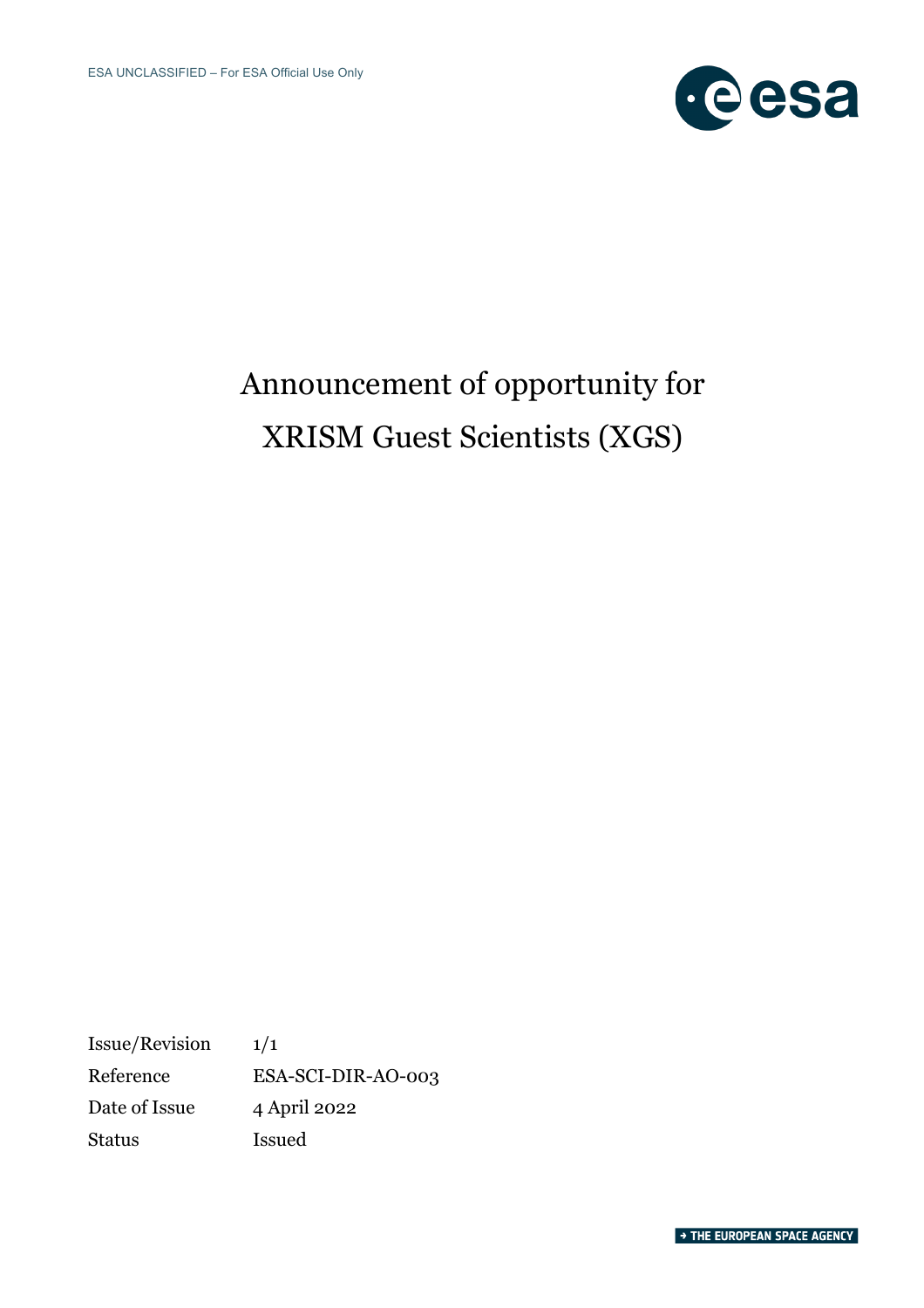

### **Table of Contents**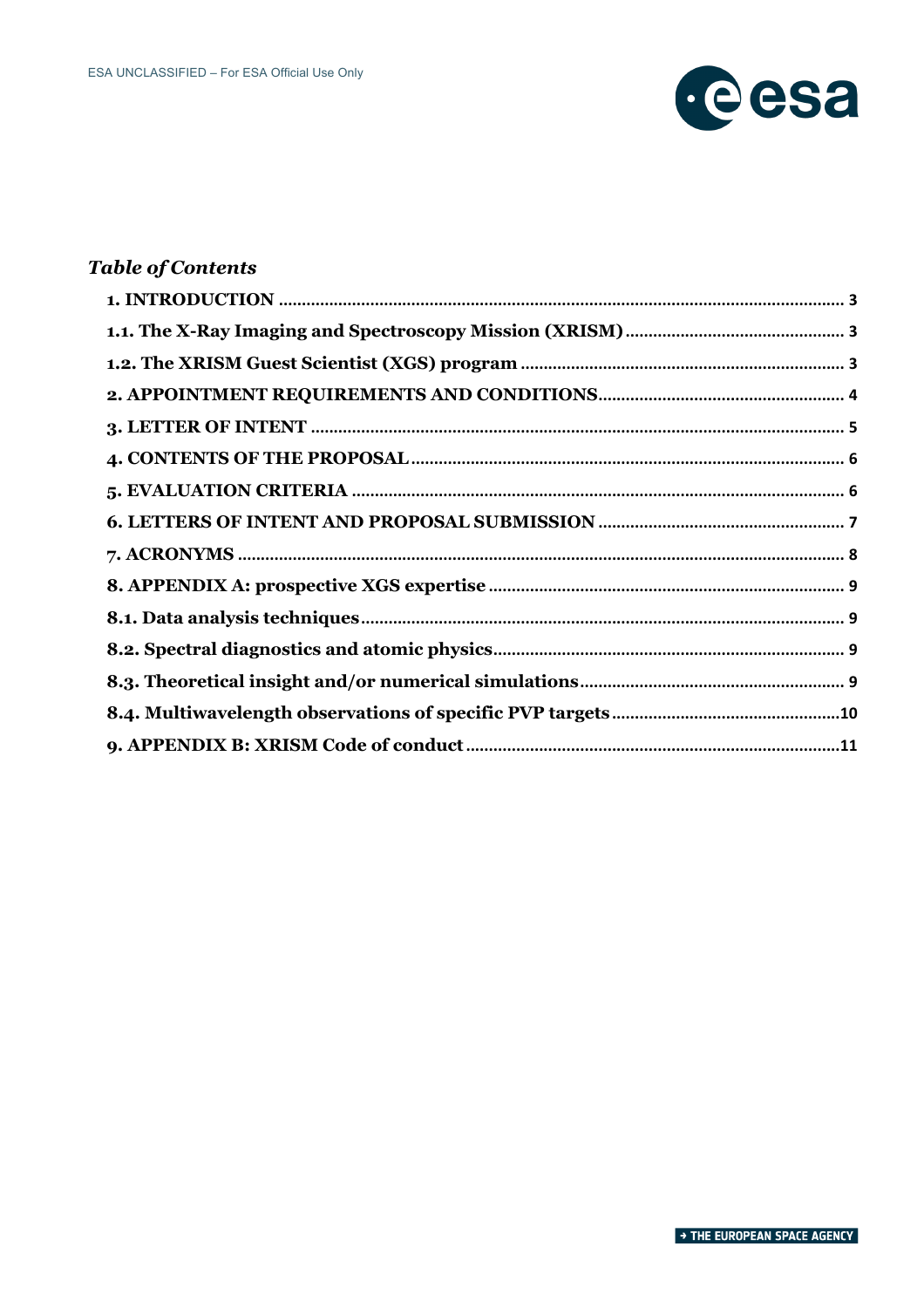

## **1. INTRODUCTION**

This Announcement of Opportunity (AO) solicits the participation of the scientific community of European Space Agency (ESA) Member States in the role of Guest Scientists for the XRISM mission (XGSs). Through the appointment of the XGSs, ESA aims at involving a scientific community as wide and diverse as possible in the exploitation of the data of the Performance Verification Phase (PVP) of the XRISM mission.

### **1.1. The X-Ray Imaging and Spectroscopy Mission (XRISM)**

The Japan Aerospace Exploration Agency (JAXA) is developing the X-Ray Imaging and Spectroscopic Mission (XRISM) with contribution by the National Aeronautics and Space Administration (NASA) and ESA. With its unprecedented capabilities, XRISM will pioneer diverse fields in astrophysical research. The major scientific goal of the XRISM mission is to reveal the formation history of the large-scale structure in the universe and galaxy clusters, the history of baryonic circulation, and mechanisms of energy transportation and circulation in the Universe. In addition, XRISM will open the new observational window of non-dispersive, highresolution X-ray spectroscopy. To achieve these goals, XRISM carries an innovative payload combination including:

- a micro-calorimeter (*Resolve*) with an energy resolution ≤7 eV in the 0.3-12 keV energy range over a  $3' \times 3'$  field-of-view covered by an array of 35 pixels;
- an array of CCD detectors (*Xtend*) with a large field-of-view (larger than 30<sup>'</sup>×30'), and an energy resolution  $\leq 200 \text{ eV}$  at 6 keV at the beginning of the operational life;
- a large-area, light weight soft X-ray telescope with a  $\leq 1.7'$  Half Energy Width or better, and an area comparable to that of the soft X-ray telescopes on-board *Hitomi*.

### **1.2. The XRISM Guest Scientist (XGS) program**

XRISM will verify the instrumental performances and proper functioning of the satellite bus system during the PVP, which is envisaged to be carried out for 6 months immediately following the commissioning phase. The PVP observations will also be used for instrumental calibration, for establishing data analysis procedures, and for highlighting the scientific capabilities of the mission. The prioritized list of the PVP observation targets, which have been selected based on internal discussions within the XRISM Science Team (XST), is available from the ESA XRISM web pages<sup>1</sup>. For each of the PVP targets, a Target Team has been formed to lead the observation planning, data analysis, and publication of science results. The same web page provides access to the "Science Objectives of the XRISM Performance", a document<sup>2</sup> describing the science plan for each target in the PVP. **Scientists interested in applying to** 

<sup>1</sup>https://www.cosmos.esa.int/web/xrism/performance-verification-target-list

<sup>&</sup>lt;sup>2</sup>https://www.cosmos.esa.int/documents/4262114/0/PV+Target+Team+Plans.pdf/d26715ed-aed6-d3a5-f038ba3fcc4ff8c6?t=1648462877228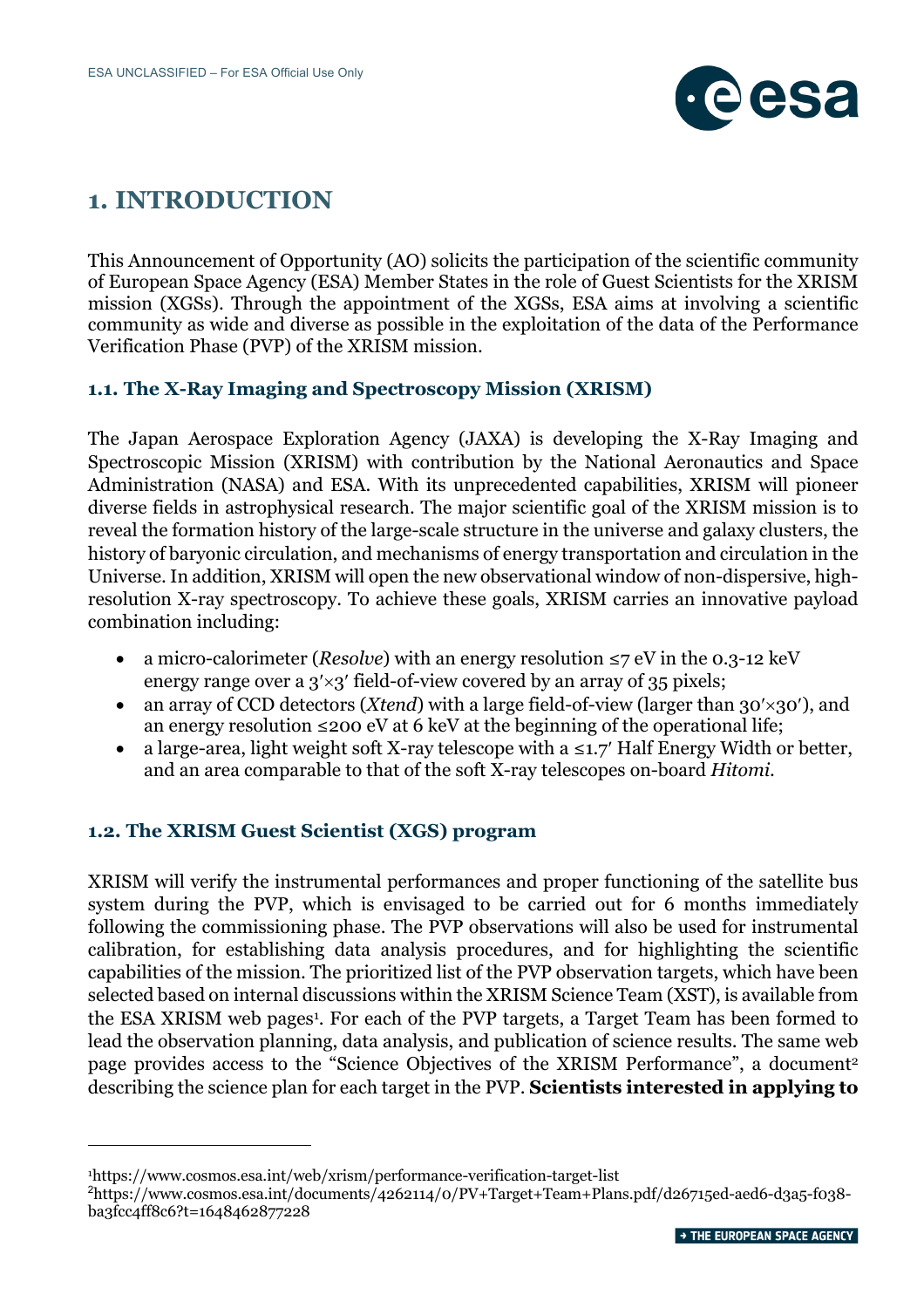

### **the XGS program are warmly encouraged to read this document before they start preparing their proposal**.

The XGS program offers an opportunity to participate in the scientific activities related to the PVP observations to scientists who are not members of the XST. Proposals for the XGS are solicited by JAXA and its international partners NASA and ESA simultaneously. **ESA will select 5 XGSs** (20 XGSs are allocated to each of the partner Agencies) as a result of this open call.

It is expected for XGSs to enhance the scientific return of the XRISM PV observations by bringing unique expertise that includes, but is not limited to: complementary data on the target from other X-ray observatories or other wavebands, substantial theoretical insight, or specialized data analysis techniques. For more details, please refer to the Appendix A.

The schedule for this AO cycle is given in Table 1.

#### **Table 1: AO schedule and deadlines**

| Date                               | Event                           |
|------------------------------------|---------------------------------|
| 4 April 2022                       | Release of this AO              |
| 4 May 2022, 12:00 hrs (noon) CEST  | Mandatory Letters of Intent due |
| 4 July 2022, 12:00 hrs (noon) CEST | Proposals due                   |
| 3rd Quarter 2022                   | Appointment of XGSs             |

# **2. APPOINTMENT REQUIREMENTS AND CONDITIONS**

This call is open to scientists based in ESA Member States. Current members of the XST are not eligible.

The following guidelines govern the XGS program:

- 1. An XGS participant is granted access only to the data from the PVP target for which she/he has been selected.
- 2. XGS members do not become XST members.
- 3. XGS members must sign a Code of Conduct and agree to adhere to the same rules and guidelines as the XST regarding data analysis and publication. The Code of Conduct is available in Appendix B, and a signed version must be included by proposers in their proposal.
- 4. PVP targets have been selected by the XST exclusively. XGS members are added to existing target teams.
- 5. While the target selection and duration of the observation will be fixed, XGS participants may suggest a modification of the observing strategy and/or a reorganization of the individual pointings to optimize the scientific return. Such discussions would be internal to the target team, including the XGS participant.
- 6. Approximately one XGS scientist will be selected per target. It is envisaged that some teams may have more than one XGS member, while others may have none.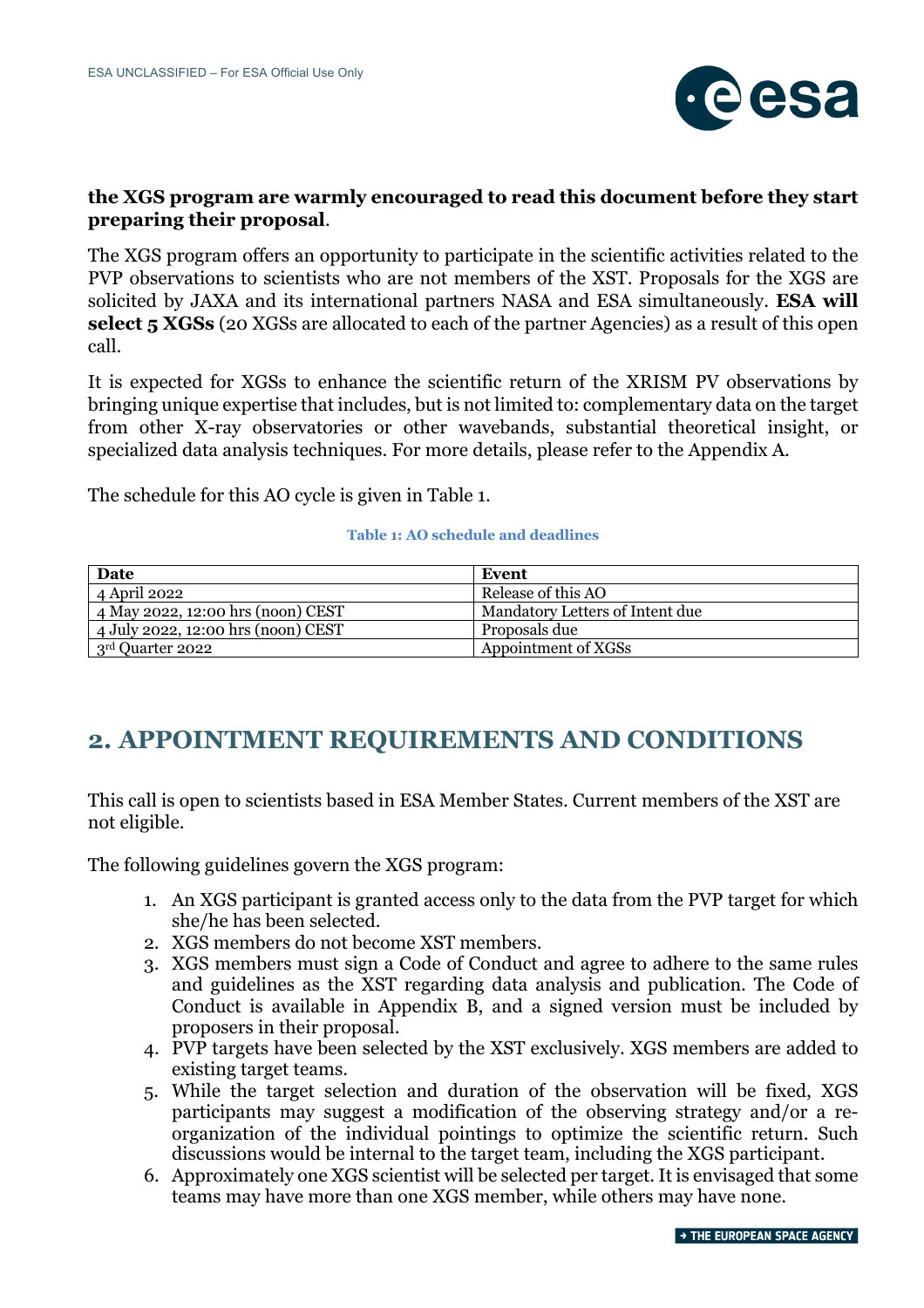

- 7. Each XGS participant will be assigned to a single target team.
- 8. During the proprietary period for the PVP data, XGS participants are restricted to accessing and analysing the data exclusively of the target to which they have been assigned. XST members from another target team may not share PVP data with XGS participants outside of that target team.
- 9. Any analysis performed by an XGS participant prior to the end of the PV phase proprietary period is viewed as part of the target team effort. XGSs may not perform an independent analysis and submit it for publication separate from the target team activity, unless the analysis commences after the data have entered the public archive.
- 10. XGS are welcome to join any publication by the target team they belong to, provided they can demonstrate a substantial contribution to the publication (as per general rules applicable to any XST member). XGSs may be lead authors of publications.
- 11. Each XGS participant may share the PVP data with a graduate student or a postdoc working directly under their supervision. In the case of significant graduate student (or postdoc) participation in the analysis or interpretation of the data, the graduate student (or postdoc) may be included as a co-author (or, under exceptional circumstances, a lead author) of any resulting publication. Graduate students and postdocs affiliated with XGS participants do not become XGSs.
- 12. There are no restrictions on XGSs submitting Guest Observer proposals that do not duplicate their work as an XGS.

The successful candidates will be appointed by the ESA Director of Science. The XGS appointment is *ad personam*. Application from groups or teams will not be considered in the selection process.

Successful candidates are not eligible for any financial support by ESA to discharge the tasks and responsibilities associated with their role as XGS.

The appointment of the XGSs terminates once all the data of the XRISM PVP are in the public domain of the XRISM data archives.

### **3. LETTER OF INTENT**

Prospective proposers must submit a mandatory Letter of Intent (LoI) by the deadline indicated in Table 1. Proposals not preceded by a corresponding LoI will not be considered. LoIs are limited in length to 2 A4 pages (minimum font size 11 pt), and their purpose is to allow ESA to perform an initial assessment of the expected range of proposals, and to prepare for the evaluation process.

Letters of intent must be structured to contain the following information:

- Name and contact information of proposer;
- Short description of the proposer's expertise and its relevance to XRISM.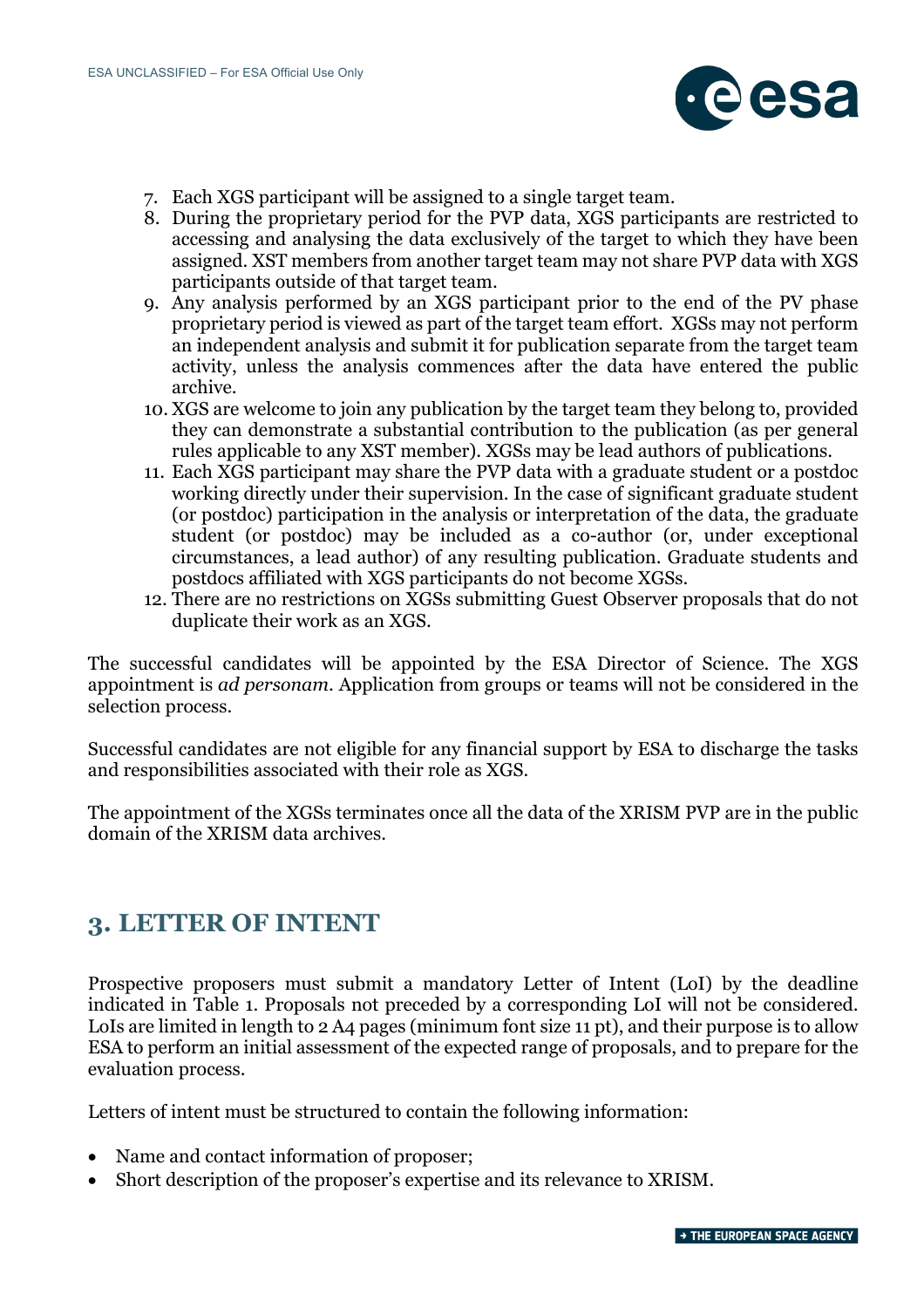

### **4. CONTENTS OF THE PROPOSAL**

Proposals submitted in response to the AO are limited in length to 9 A4 pages (minimum font size 11 pt), and must contain the following information:

- A cover letter stating the proposer's name and affiliation and explicitly mentioning the proposer's title, position, institute, address, telephone number and e-mail address (max. 1 page);
- A brief curriculum vitae also including the 10 most relevant publications (max. 2 pages);
- A description of the scientific expertise relevant to the XRISM science objectives;
- A description of the PVP target for which the application is submitted, and of the prospective contribution to the scientific exploitation of the corresponding XRISM data;
- A signed copy (under the statement "read and agreed") of the XRISM Code of Conduct;
- A Letter of Endorsement, signed by the proposer's Head of Institute, with the endorsement to the proposer's application and the explicit support with respect to the proposed activities and the availability of facilities and infrastructure, as needed by the proposer for the accomplishment of the XGS tasks (max. 1 page).

### **5. EVALUATION CRITERIA**

The following criteria will be used in assessing and evaluating individual proposals:

- Candidate's competence and experience relative to the XRISM science objectives;
- The level to which the proposal identifies specific competences and addresses the contribution to the scientific exploitation of the XRISM PVP data, as specified in Sect.2.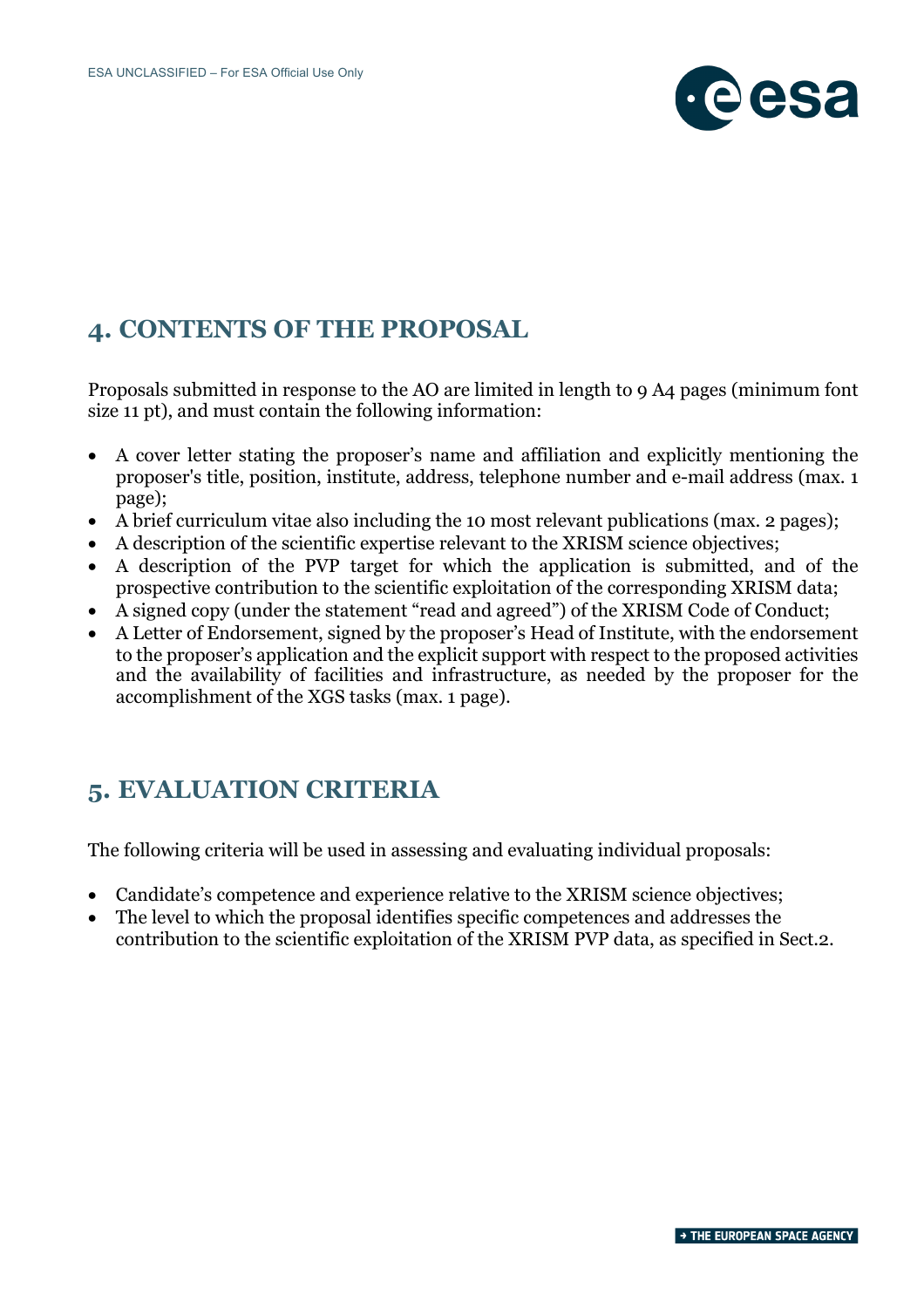

# **6. LETTERS OF INTENT AND PROPOSAL SUBMISSION**

Letters of Intent and Proposals shall be submitted electronically in PDF format (file size cannot exceed 10 MB) according to the instructions on the following webpage:

https://cosmos.esa.int/web/xrism-xgs-2022

and according to the deadlines listed in Table 1.

Proposers will receive confirmation upon successful receipt of their Letters of Intent and of their Proposals.

Further queries should be addressed to:

Paul McNamara Astronomy and Astrophysics Coordinator ESA/ESTEC (SCI-CS) 2200 AG Noordwijk The Netherlands e-mail: Paul.McNamara@esa.int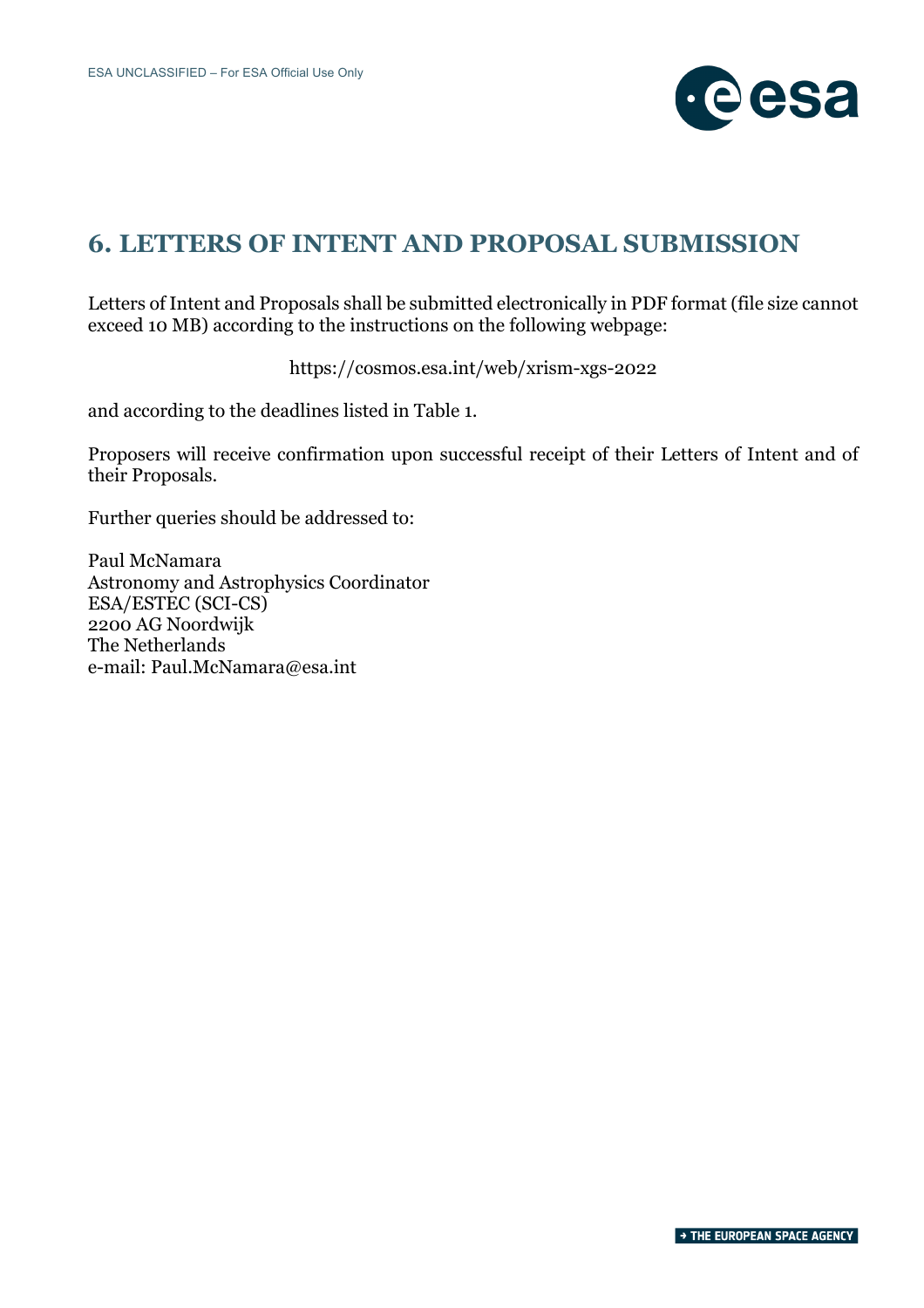

# **7. ACRONYMS**

- AO Announcement of Opportunity
- CEST Central European Summer Time<br>ESA European Space Agency
- ESA European Space Agency<br>JAXA Japan Aerospace Explore
- Japan Aerospace Exploration Agency
- LoI Letter of Intent
- NASA National Aeronautics and Space Administration
- PVP Performance Verification Phase
- XGS XRISM Guest Scientist
- XRISM X-Ray Imaging and Spectroscopy Mission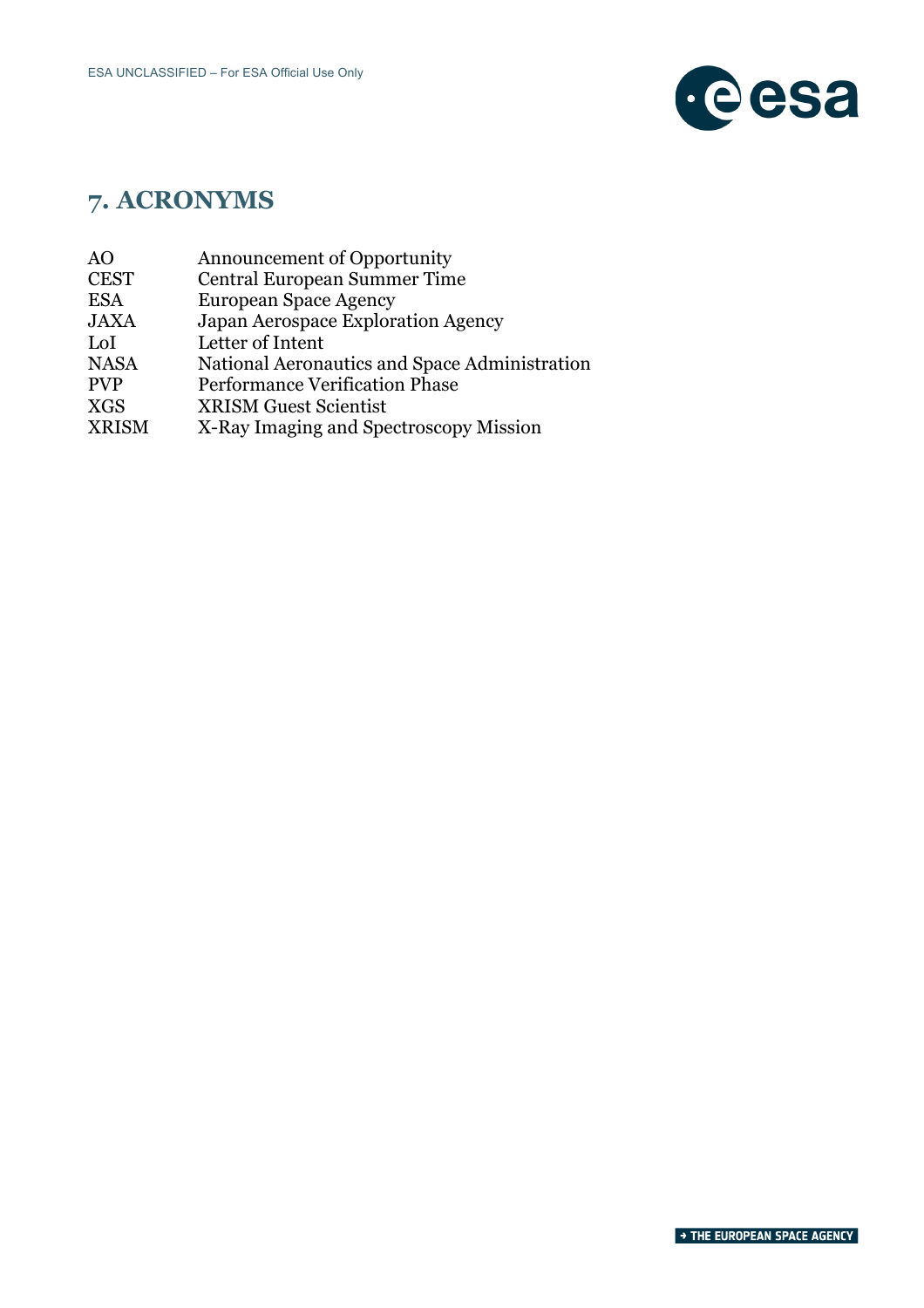

### **8. APPENDIX A: PROSPECTIVE XGS EXPERTISE**

In this Section, we present examples of possible expertise which, according to the current evaluation by the XST, could enhance the scientific exploitation of XRISM PVP data. This list is not intended to be exhaustive, and does not preclude scientists with different expertise from being selected as XGS. *Any scientists willing to contribute to the scientific exploitation of the XRISM PVP data are warmly encouraged to apply for the XGS program.*

### **8.1. Data analysis techniques**

The *Resolve* instrument enables, for the first time, high-resolution X-ray non-dispersive spectroscopy with an unprecedented energy-resolution and signal-to-noise ratio, in particular in the 2-10 keV energy band. Data analysis will most likely present new challenges. Moreover, the moderate angular resolution of the XRISM telescope implies that the analysis of the *Resolve* data of extended sources will be particularly complex. Therefore, the XST welcomes expertise from scientists who have knowledge or experience of, for instance:

- Machine learning approach for line detection, transient search, Point Spread Function deconvolution etc.;
- Data cube modelling and analysis;
- Modelling line broadening due to complex spatial and velocity structures (in, *e.g.*, galaxy clusters, Supernova Remnants (SNRs));
- Transfer function modelling for time lag analysis (in Active Galactic Nuclei (AGN));
- Doppler tomography (in compact binary objects);
- Cross-calibration with other X-ray operational missions

### **8.2. Spectral diagnostics and atomic physics**

The unprecedented spectral resolution of the *Resolve* will also allow us to detect spectral features that are unexpected or uncertain in currently available spectral codes due to the paucity of experimental data or limitations in theoretical calculations. Therefore, experts on theoretical or experimental atomic physics related to the following topics are welcome:

- Charge exchange;
- Dust X-Ray Absorption/Scattering Fine Structure (XAFS/XSFS);
- Multiple ionization process by ion-ion interaction;
- Extremely low ionization non-equilibrium plasma;
- Non-Maxwellian plasma;
- Photoionization

### **8.3. Theoretical insight and/or numerical simulations**

The *Resolve* spectroscopic data will push the boundaries of our knowledge of astrophysics in several areas. The XRISM Science Team expects that the XRISM results will fundamentally challenge existing paradigms, and welcome experts on theoretical models and simulations to support the interpretation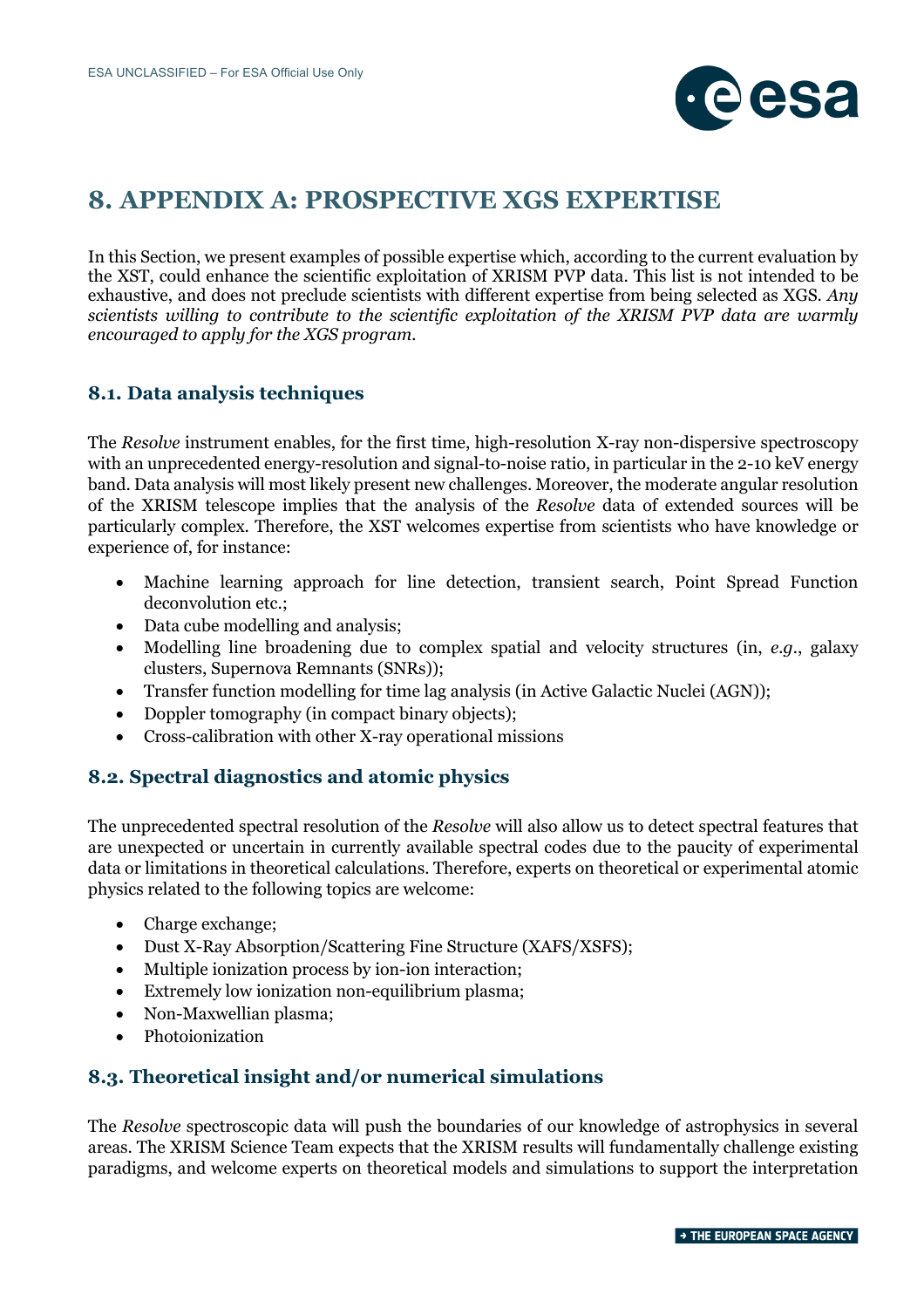

of the data, and – in return - contribute to an advancement of the theoretical understanding in our field. The required expertise includes, but is not limited to, the following aspects:

For extragalactic diffuse PVP targets (galaxies, clusters):

- Numerical simulations of feedback from AGN in cool cores;
- Numerical hydrodynamic modelling of the intracluster medium (*e.g.* turbulence/stripping/sloshing/cold front);
- Numerical hydrodynamic modelling of starburst winds
- Supernova nucleosynthesis modelling

For Galactic diffuse PVP targets (SNRs, Interstellar Medium):

- Supernova (SN) nucleosynthesis modelling
- Dust creation and destruction in SNe and SNR shocks;
- Numerical hydrodynamic modelling of SNR evolution;
- Theoretical expertise in shock heating, including cosmic-ray acceleration;

For extragalactic compact PVP targets (AGN, Gamma-Ray Bursts):

- Accretion disk theory;
- Formation and structure of Broad and Narrow Line Regions and the "torus" in AGN;
- AGN/star formation connection;
- AGN outflows/jets and their interaction with the nuclear environment and the Interstellar Medium.

For Galactic compact PVP targets (stellar objects):

- Winds launching mechanisms, including line driven winds and magneto-hydrodynamic simulations in binary systems;
- Disk reflection modelling;
- Relativistic jets in galactic objects;
- Simulations of colliding winds in binaries and binary systems evolution;
- State-of-art mass-radius relations models in white dwarfs.

### **8.4. Multiwavelength observations of specific PVP targets**

Applications are welcome from scientists who have access to, and expertise in the analysis of multiwavelength data that can facilitate the interpretation of the XRISM data of a specific PVP target.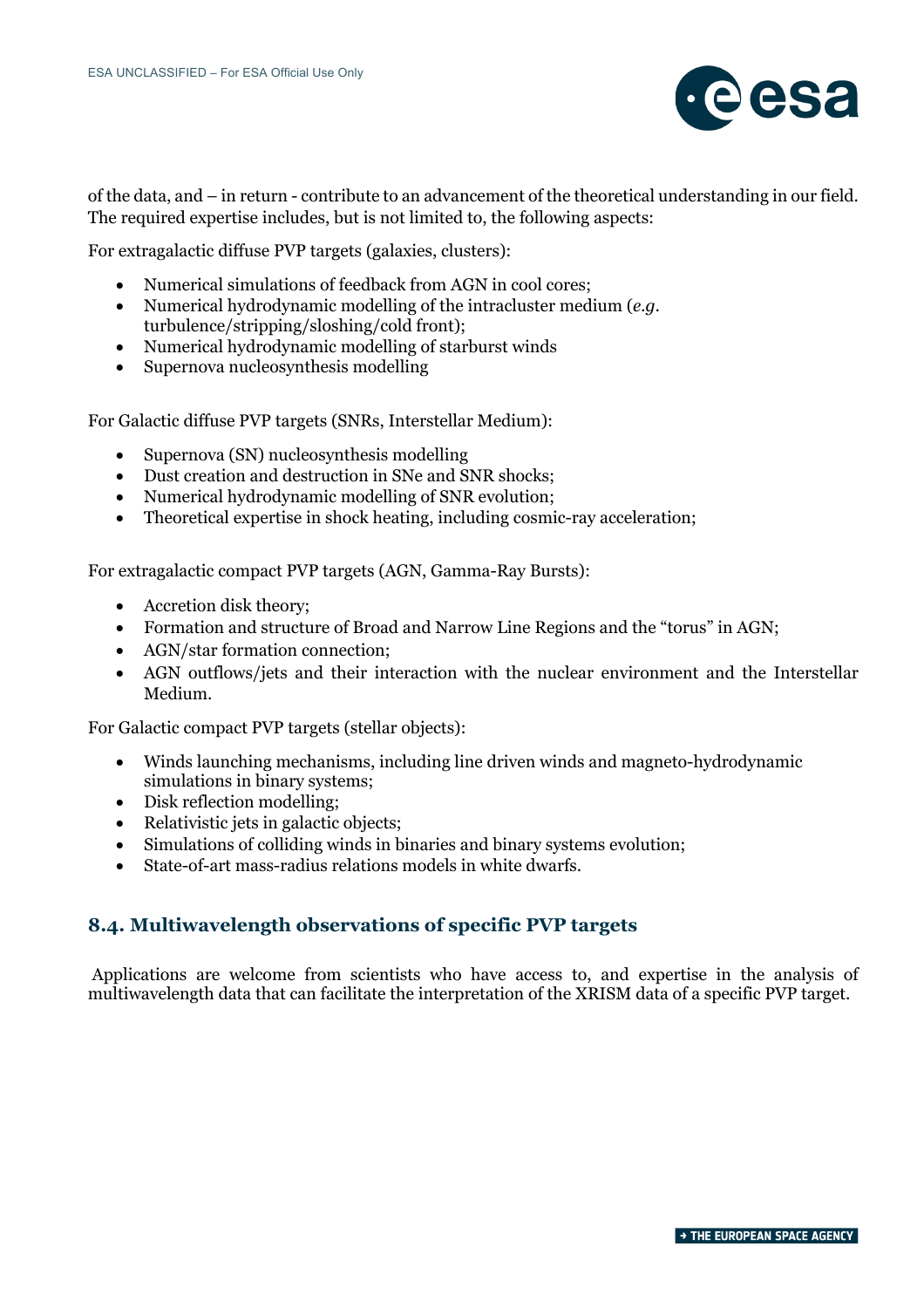

# **9. APPENDIX B: XRISM CODE OF CONDUCT**

#### **1. Preamble**

This document is part of a larger document known as the XRISM Science Implementation Plan (SIP). Many of the sections below are summaries of longer policy documents contained in other chapters of the SIP. Where relevant, those chapters should be consulted for a more complete view.

The XRISM Science Team (XST) is a multi-national collaboration of over 100 scientists from Japanese, North American, and European institutions. The purpose of the XST is to plan and execute the science program for the Performance Verification (PV) phase to optimize the scientific utilization of XRISM. The Terms of Reference (ToR) chapter of the SIP spells out in detail the Roles and Responsibilities of the XST, including standard policies for adding or removing an XST member, the data rights of the XST, and the term of duration of the XST.

All members of the XST must strive for an inclusive and respectful environment for all collaboration members. The purpose of this Code of Conduct is to establish a baseline set of principles that all XST members are expected to abide by.

#### **2. Respectful Treatment**

XST members should always remain collegial. More broadly, XST members must treat each other equally and with respect, regardless of gender, gender identity, sexual orientation, race, ethnicity, national origin, physical disability, religion, age, or any other attribute.

The nature of advancing science requires active collaboration, discussion, and debate. It is inevitable that disagreements will arise, and when conducted in a constructive and healthy fashion, these can be an important part of the scientific process. All members of the XST should feel free to respectfully express their scientific and technical ideas and interpretations. Likewise, objections and feedback must also be expressed respectfully.

Personal attacks, including verbal, non-verbal, or written harassment, threatening, bullying, intimidation, disparagement, and exclusion will not be tolerated. It is the responsibility of all XST members to ensure that a respectful environment is maintained and that any inappropriate actions are reported.

Sexual harassment of any kind will not be tolerated. This includes, but is not limited to, inappropriate verbal, written, or physical contact, unwelcome advances, and requests for sexual favors.

XST members should also maintain respectful interactions with members of the astronomical community outside the XST when presenting or discussing XRISM results.

The XST contains participants from many different cultures and backgrounds. In some cases, what is considered appropriate behavior in one culture may differ from that of another culture. XST members should make a good faith effort to understand and respect cultural differences in these regards. However, if questionable behavior arises between members, XST members should also feel free to educate each other on appropriate cultural customs and behaviors, as well as report continued violations.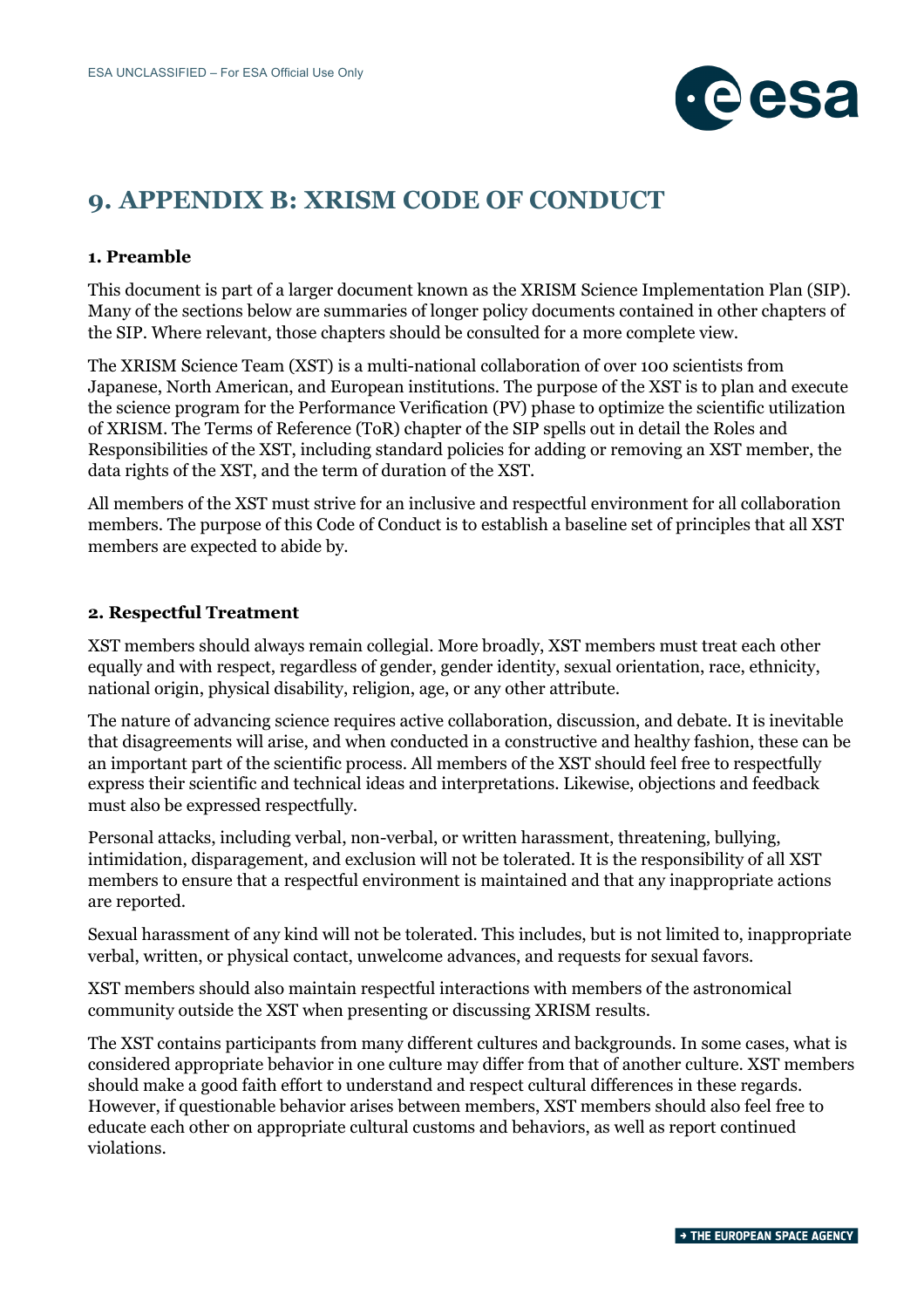

#### **3. PV Phase Data Rights and Sharing**

All XST members have access to all PV phase data. Sharing PV phase data with members of the astronomical community who are not part of the XST is strictly forbidden. In rare cases, target teams may agree that it is scientifically necessary to obtain external help to analyze or interpret data when the sufficient expertise is not already present on the XST. Target teams must request and be granted permission to share PV data outside the XST by the SMO Steering Group.

XST members may share PV phase data from the target teams they are working on with graduate students and postdocs that work under their direct supervision. The names of graduate students or postdocs shall be provided to the SMO Steering Group.

#### **4. Publication and Presentation Policies**

Detailed rules regarding publication policies for XRISM PV phase data are contained in the SIP chapter titled "XRISM Publication Policy," and all team members must abide by these rules.

For as long as the PV-phase data remains proprietary to the XST, no XST member may write, submit, or publish any work that contains PV data, except for those publications that arise from collaborative work within the XST and the relevant target teams.

Members of the XST may give talks on the XRISM mission, including technical descriptions and science objectives and capabilities. In such cases, they should inform the SMO Steering Group of the talk. Without explicit permission from the SMO Steering Group, XST members may not share anything in presentations outside the science team that is proprietary to the XST. This includes but is not limited to: XRISM data that is not yet in the public archive, results that are not yet published, data or results that are embargoed, status of the observatory that has not yet been made public, and findings that have only been discussed within the XST.

#### **5. Social Media Guidelines**

Personal social media accounts are a great way to disseminate scientific results to the broader astronomical and public community. XST members with social media accounts are encouraged to share results from the XRISM PV phase, once the results are made public in a journal, press release, or other appropriate venue. However, in general, XST members may not share anything on their social media accounts that is not yet in the public domain. The following are items that may not be shared on social media, even if the account is "private" or "protected."

- Non-public documents pertaining to flight hardware, the instruments, the spacecraft, operations, integration and testing, telemetry, or scheduling.
- Internal XRISM documents that are proprietary to the XST, the broader XRISM team, or any of the agencies or contracting organizations involved in the mission.
- Slides or any non-public information that is discussed or shared at a XRISM Team meeting. Obtain express permission from the author of the slide and the SMO Steering Group before sharing.
- Photos of flight hardware without the express permission of the SMO Steering Group.
- Emails, confluence posts, or any other communication that is internal to the XST.
- Paper results that are under embargo by a journal until an official release date.